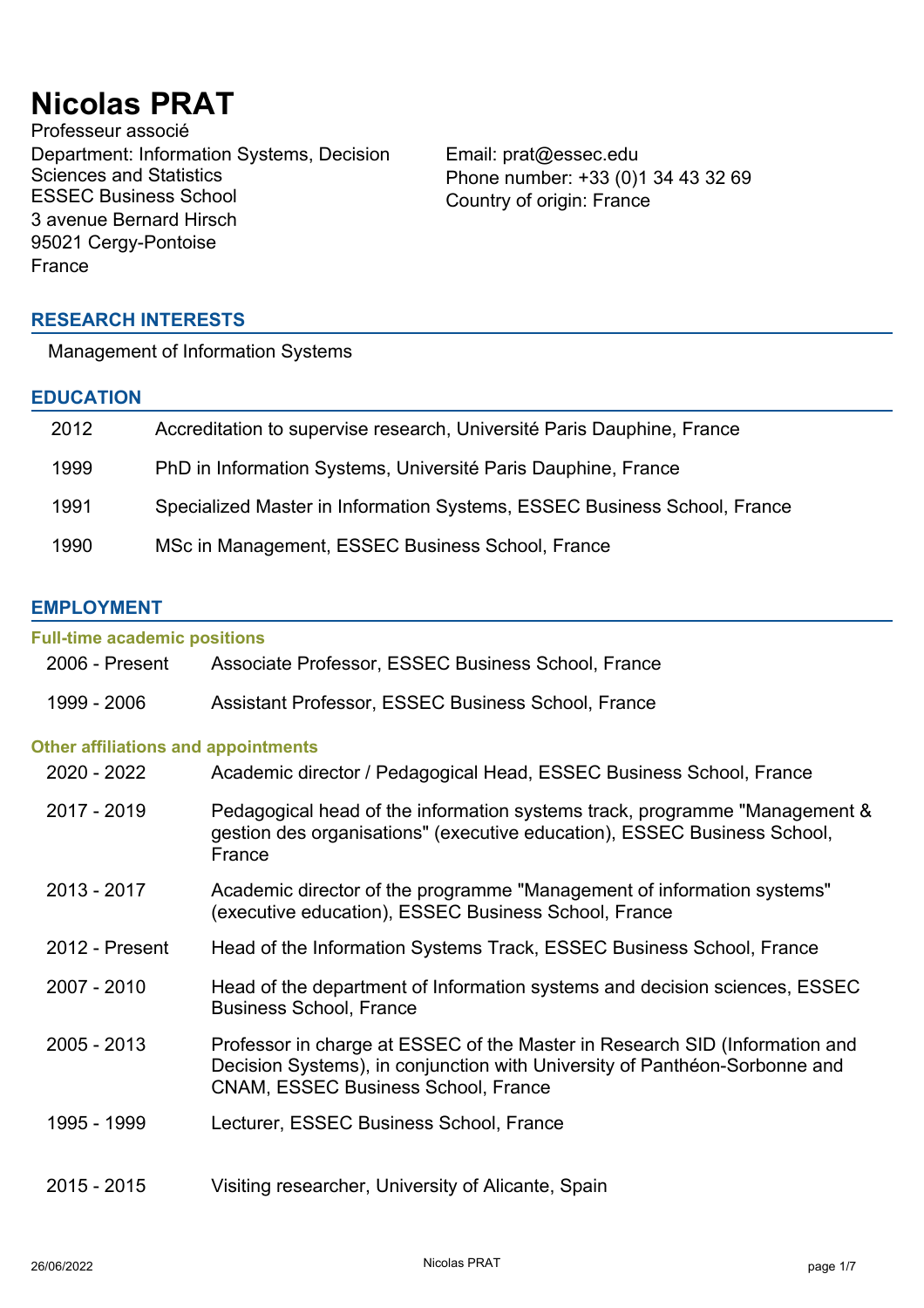- 2015 2015 Visiting researcher, MIT Sloan School of Management, United States of America 2014 - 2014 Visiting researcher, University of Alicante, Spain 2007 - 2007 Visiting researcher, MIT Sloan School of Management, United States of America
- 1999 1999 Lecturer, Ecole Supérieure des Affaires (ESA), France

# **GRANTS AND HONORS**

## **Awards and Honors**

2013 Qualification to the function of full Professor in the French University system (Computer Science)

## **PUBLICATIONS**

#### **Journal Articles**

PRAT, N. (2019). Augmented analytics. *Business and Information Systems Engineering*, 61(3), pp. 375-380.

SANGUPAMBA MWILU, O., WATTIAU, I. and PRAT, N. (2016). Design Science Research Contribution to Business Intelligence in the Cloud — a Systematic Literature Review. *Future Generation Computer Systems*, 63, pp. 108-122.

PRAT, N., WATTIAU, I. and AKOKA, J. (2015). A Taxonomy of Evaluation Methods for Information Systems Artifacts. *Journal of Management Information Systems*, 32(3), pp. 229-267.

PRAT, N., AKOKA, J. and WATTIAU, I. (2012). An MDA Approach to Knowledge Engineering. *Expert Systems with Applications*, 39(12), pp. 10420-10437.

PRAT, N. (2012). Teaching Information Systems with Cases: An Exploratory Study. *Journal of Computer Information Systems*, 52(3), pp. 71-81.

PRAT, N., WATTIAU, I. and AKOKA, J. (2011). Combining Objects with Rules to Represent Aggregation Knowledge in Data Warehouse and OLAP Systems. *Data and Knowledge Engineering*, 70(8), pp. 732-752.

PRAT, N., AKOKA, J. and COMYN-WATTIAU, I. (2006). A UML-based Data Warehouse Design Method. *Decision Support Systems*, 42(3), pp. 1449-1473.

AKOKA, J. and PRAT, N. (1997). Modélisation logique des données dans les systèmes multidimensionnels d'aide à la décision: la méthode MAP. *Journal of Decision Systems*, 6(2), pp. 95-115.

## **Books and book editor**

COMYN-WATTIAU, I., DU MOUZA, C. and PRAT, N. [Eds] (2016). *Ingénierie et management des systèmes d'information - Mélanges en l'honneur de Jacky Akoka*. Cépaduès Éditions.

# **Book chapters**

PRAT, N. (2016). Modeling and Preparing Data in Self-Service Business Intelligence. In: COMYN-WATTIAU I., DU MOUZA C., PRAT N. eds. *Ingénierie et management des systèmes d'information - Mélanges en l'honneur de Jacky Akoka*. 1st ed. Cépaduès Éditions, pp. 5-18.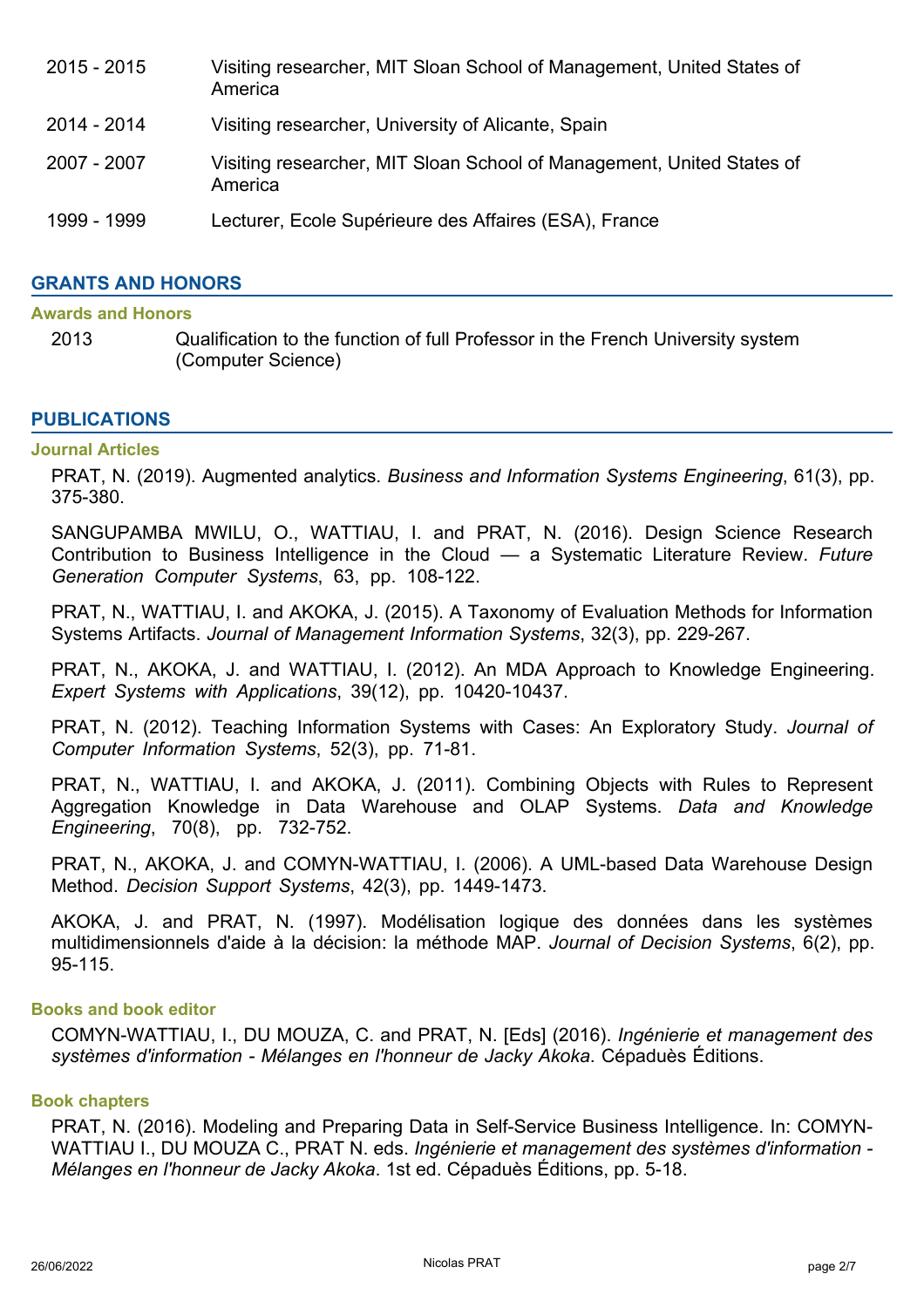PRAT, N. (2014). Management des systèmes d'information. In: DUFOUR B. (ed.). *MBA. L'essentiel du management par les meilleurs professeurs*. 3 ed. Eyrolles, pp. 321 – 341.

PRAT, N. (2011). A Hierarchical Model for Knowledge Management. In: SCHWARTZ D. (ed.). *Encyclopedia of Knowledge Management*. 2 ed. Idea Group Reference, pp. 376-388.

PRAT, N. (2006). A Hierarchical Model for Knowledge Management. In: SCHWARTZ D. (ed.). *Encyclopedia of Knowledge Management*. 1st ed. Idea Group Reference, pp. 211-220.

ZAMFIROIU, M. and PRAT, N. (2001). Traçabilité du processus de conception des systèmes d'information. In: CAUVET C., ROSENTHAL-SABROUX C. eds. *Ingéniérie des systèmes d'information*. 1st ed. Hermès Sciences, Lavoisier, pp. 245-276.

PRAT, N. (2000). STEP PC: A Generic Tool for Design Knowledge Capture and Reuse. In: ROY R. (ed.). *Industrial Knowledge Management: A Micro-level Approach*. 1st ed. Springer, pp. 317-334.

#### **Conference proceedings**

PRAT, N. (2021). What Are They Talking about? Relation Extraction from News to Identify Research Directions in Emerging Technologies. In: *54th Hawaii International Conference on System Sciences (HICSS-54)*. Online: IEEE Computer Society, pp. 5449-5458.

AKOKA, J., WATTIAU, I., DU MOUZA, C. and PRAT, N. (2021). Mapping Multidimensional Schemas to Property Graph Models. In: *Advances in Conceptual Modeling - ER 2021 Workshop Proceedings - Conceptual Modeling for NoSQL Data Stores (CoMoNoS)*. St John's: Springer, pp. 3- 14.

AKOKA, J., COMYN-WATTIAU, I., DU MOUZA, C. and PRAT, N. (2019). Design science research for the humanities – The case of prosopography. In: *14th International Conference on Design Science Research in Information Systems and Technology (DESRIST 2019)*. Worcester, MA: Springer International Publishing, pp. 239-253.

HEVNER, A.R., PRAT, N., COMYN-WATTIAU, I. and AKOKA, J. (2018). A Pragmatic Approach for Identifying and Managing Design Science Research Goals and Evaluation Criteria. In: *: AIS SIGPRAG 6th Pre-ICIS Workshop "Practice-based Design and Innovation of Digital Artifacts"*. San Francisco: Association for Information Systems (AIS), pp. 1-15.

PRAT, N. (2018). Blockchain Analytics: A Descriptive Review. In: *Proceedings of the AIM Pre-ICIS 2018 "Convergence des TI"*. San Francisco: Association Information et Management (AIM), pp. 1- 10.

AKOKA, J., COMYN-WATTIAU, I., PRAT, N. and STOREY, V.C. (2017). Evaluating Knowledge Types in Design Science Research: An Integrated Framework. In: *Designing the Digital Transformation. 12th International Conference on Design Science Research in Information Systems and Technology (DESRIST 2017) Proceedings*. Karlsruhe: Springer International Publishing, pp. 201-217.

AKOKA, J., COMYN-WATTIAU, I. and PRAT, N. (2017). A four V's design approach of NoSQL graph databases. In: *Advances in Conceptual Modeling - Proceedings of ER 2017 Workshops, 6th International Workshop on Modeling and Management of Big Data (MoBiD 2017)*. Valencia: Springer, pp. 58-68.

AKOKA, J., COMYN-WATTIAU, I. and PRAT, N. (2016). The Structure of DSR Knowledge as Reflected by DESRIST: A Citation Analysis. In: *11th International Conference on Design Science Research in Information Systems & Technology (DESRIST 2016)*. St. John: Springer, pp. 177-185.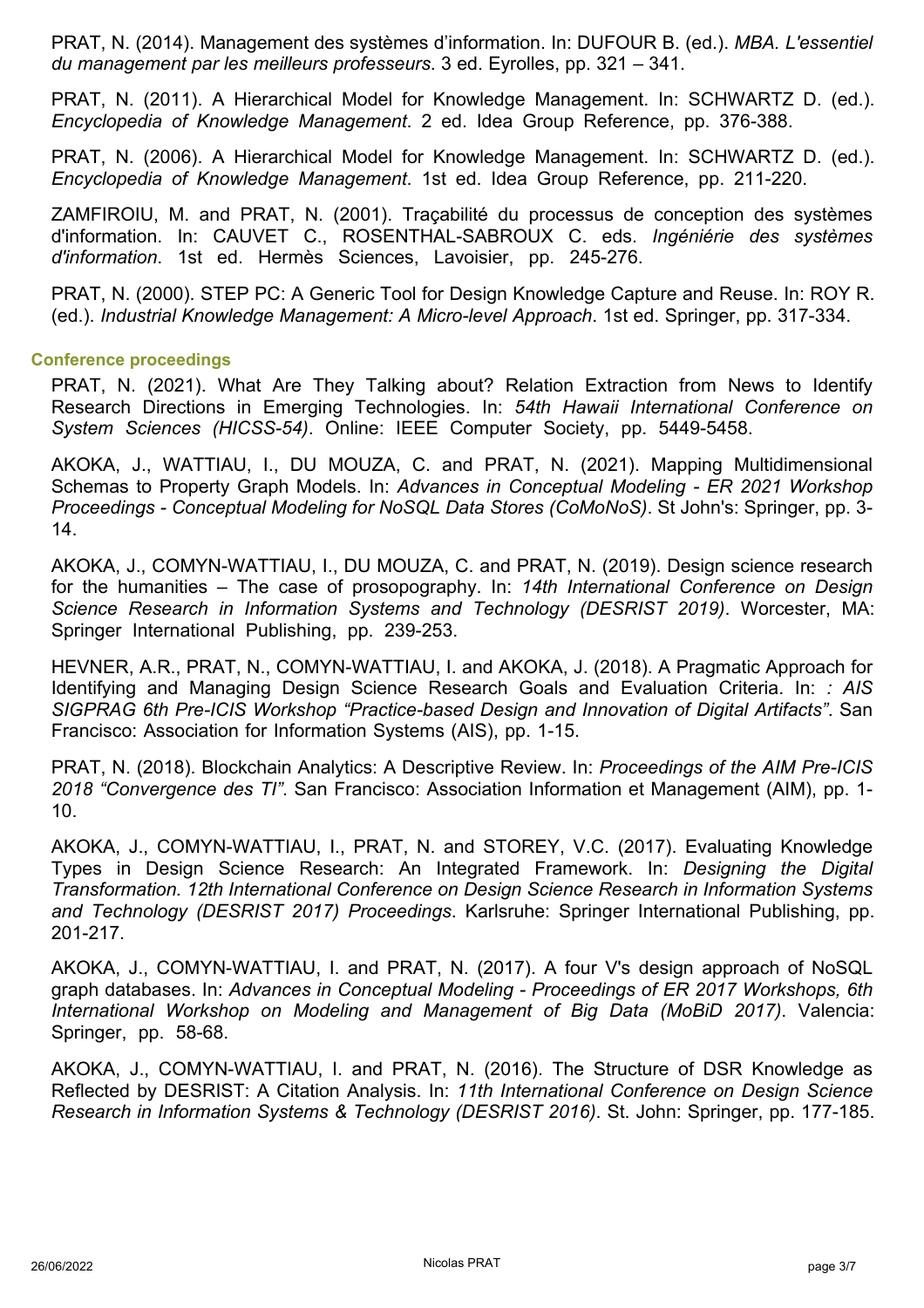SANGUPAMBA MWILU, O., PRAT, N. and COMYN-WATTIAU, I. (2015). Taxonomy Development for Complex Emerging Technologies - The Case of Business Intelligence and Analytics on the Cloud. In: *19th Pacific Asia Conference on Information Systems (PACIS 2015) Proceedings*. Singapore: Association for Information Systems (AIS), pp. 1-16.

PRAT, N., COMYN-WATTIAU, I. and AKOKA, J. (2014). Artifact evaluation in information systems design-science research - a holistic view. In: *18th Pacific Asia Conference on Information Systems (PACIS 2014)*. Chengdu: Southwestern University of Finance and Economics (SWUFE), pp. 1-17.

SANGUPAMBA MWILU, O., PRAT, N. and COMYN-WATTIAU, I. (2014). Business Intelligence and Big Data in the Cloud: Opportunities for Design-Science Researchers. In: *Advances in Conceptual Modeling - Proceedings of ER 2014 Workshops, 2nd International Workshop on Modeling and Management of Big Data (MoBiD 2014)*. Atlanta: Springer, pp. 75-84.

PRAT, N. (2013). Goal Formalisation and Classification for Requirements Engineering, Fifteen Years Later. In: *Proceedings of 7th IEEE International Conference on Research Challenges in Information Science (RCIS)*. Paris: IEEE Xplore, pp. 1-12.

PRAT, N., MEGDICHE, I. and AKOKA, J. (2012). Multidimensional Models Meet the Semantic Web: Defining and Reasoning on OWL-DL Ontologies for OLAP. In: *15th International Workshop on Data Warehousing and OLAP (DOLAP 2012)*. Maui, Hawaii: Association for Computing Machinery (ACM), pp. 17-24.

PRAT, N., AKOKA, J. and COMYN-WATTIAU, I. (2012). Transforming Multidimensional Models into OWL-DL Ontologies. In: *6th International Conference on Research Challenges in Information Science (RCIS 2012)*. Valencia: Institute of Electrical and Electronics Engineers (IEEE), pp. 1-12.

PRAT, N., AKOKA, J. and COMYN-WATTIAU, I. (2011). Mapping CommonKADS Knowledge Models into PRR. In: *Proceedings of 23rd International Conference on Software Engineering and Knowledge Engineering (SEKE 2011)*. Miami: Knowledge Systems Institute Graduate School, pp. 143-148.

PRAT, N. (2010). Evaluating the impact of different case-based teaching approaches on students' implication and learning - an empirical study in an IS/IT management course. In: *15ème Colloque de l'AIM (AIM 2010)*. La Rochelle: Association Information et Management (AIM), pp. 1-11.

PRAT, N., COMYN-WATTIAU, I. and AKOKA, J. (2010). Representation of Aggregation Knowledge in OLAP Systems. In: *18th European Conference on Information Systems (ECIS 2010)*. Pretoria: University of Pretoria, pp. 1-12.

PRAT, N. and MADNICK, S. (2008). Measuring Data Believability: A Provenance Approach. In: *Proceedings of the 41st Hawaii International Conference on System Sciences (HICSS-41)*. Waikoloa: Institute of Electrical and Electronics Engineers (IEEE), pp. 1-10.

PRAT, N. and MADNICK, S. (2007). Evaluating and Aggregating Data Believability across Quality Sub-dimensions and Data Lineage. In: *Proceedings of the 17th International Workshop on Information Technologies and Systems (WITS 2007)*. Montreal: Financial Management Association (FMA), pp. 170-176.

THIELE, O., KNAPP, H., SCHADER, M. and PRAT, N. (2007). MOBILEAUDIT - A Tool for Contextual Knowledge Management. In: *Proceedings of the Winsys 2007 Conference: International Conference on Wireless Information Networks and Systems*. Barcelona: Institute for Systems and Technologies of Information, Control and Communication (INSTICC), pp. 232-237.

THIELE, O., KNAPP, H., SCHADER, M. and PRAT, N. (2006). A Context-aware Architecture for Mobile Knowledge Management. In: *Proceedings of the International Conference on Wireless Information Networks and Systems (WINSYS 2006)*. Setúbal: Institute for Systems and Technologies of Information, Control and Communication (INSTICC).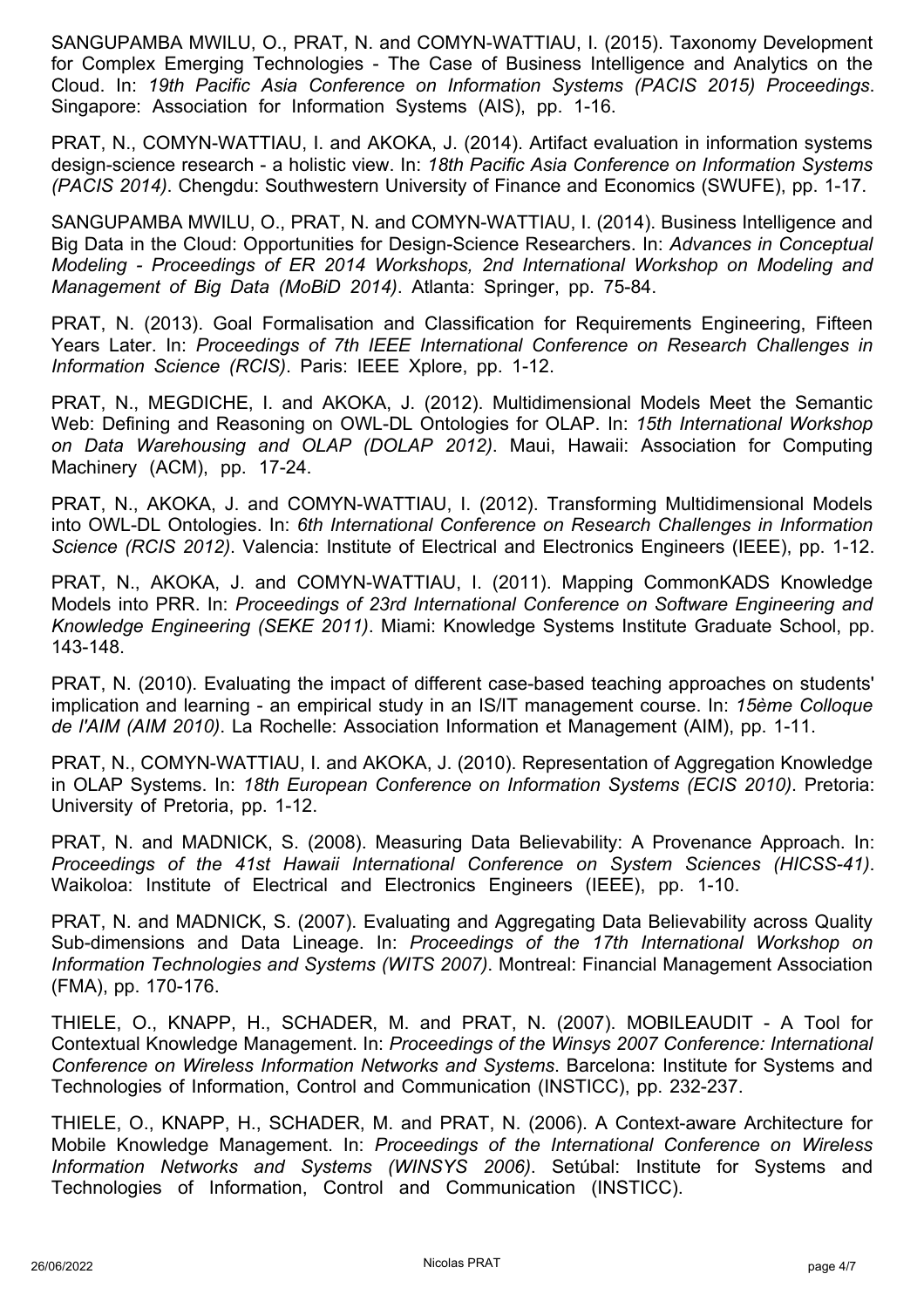PRAT, N. (2006). A Goal-based Approach to Semantic Web Services. In: *Proceedings of the 5th French Affiliated AIM Pre-ICIS Workshop: A Management Perspective on Web Services*. Milwaukee: UWM (University of Wisconsin at Milwaukee), pp. 26-32.

RATSIMANOHATRA, A., PRAT, N. and SCHADER, M. (2006). A Topic Maps-based Architecture for Mobile knowledge Management. In: *Proceedings of the IADIS International Conference WWW/Internet 2006*. Murcia: IADIS, pp. 266-271.

PRAT, N. and ZACKLAD, M. (2006). Analyse des dépendances entre fragments documentaires pour le management des communautés d'action médiatisées. In: *11ème Colloque de l'AIM (AIM 2006)*. Luxembourg: Association Information et Management (AIM), pp. 1-17.

PRAT, N. and ZACKLAD, M. (2006). Analysing Dependencies between Documentary Fragments for the Management of Mediated Communities of Action. In: *Proceedings of the 11th International Conference of the Association Information and Management (AIM): Information Systems and Collaboration: State of the Art and Perspectives*. GI-Edition, pp. 386-401.

DEMIGHA, S. and PRAT, N. (2004). A Cased-based Training System in Radiology-senology. In: *International Conference on Information and Communication Technologies: From Theory to Applications. ICTTA'04 Proceedings*. Damascus: Institute of Electrical and Electronics Engineers (IEEE), pp. 1-6.

SI-SAID CHERFI, S. and PRAT, N. (2003). Multidimensional Schema Quality: Assessing and Balancing Analyzability and Simplicity. In: *International Workshop on Conceptual Modeling Quality (IWCMQ 2003) in Conjunction with the 22nd International Conference on Conceptual Modeling (ER 2003): Conceptual Modeling for Novel Application Domains*. Chicago: Springer, pp. 140-151.

PRAT, N. and SI-SAID CHERFI, S. (2003). Multidimensional Schemas Quality Assessment. In: *Information Systems for a Connected Society (CAISE'03 Workshops)*. Klagenfurt/Velden: University of Maribor Press (Slovenia), pp. 341-352.

RAMSAMY-PRAT, P. and PRAT, N. (2002). Contribution of the Theories of Individual Learning to an Integrated Knowledge Management Framework: Application to IT-supported Knowledge Management. In: *3rd European Conference on Knowledge Management (ECKM 2002)*. Dublin: MCIL, pp. 563-574.

PRAT, N. and AKOKA, J. (2002). From UML to ROLAP Multidimensional Databases Using a Pivot Model. In: *18èmes Journées Bases de Données Avancées (BDA 2002*. Evry: INT, pp. 171-195.

PRAT, N. (2002). Management des connaissances : un cadre intégrateur pour combiner les approches systèmes d'information, management et intelligence artificielle. In: *7ème Colloque de l'AIM (AIM 2002)*. Hammamet: Association Tunisienne des Sciences de Gestion (ATSG), pp. 1-10.

PRAT, N. (2001). Automating Knowledge Indexing and Retrieval in Soft Domains. In: *Second European Conference on Knowledge Management (ECKM 2001) Proceedings*. MCIL, pp. 475-486.

AKOKA, J., COMYN-WATTIAU, I. and PRAT, N. (2001). Dimension Hierarchies Design from UML Generalizations and Aggregations. In: *20th International Conference on Conceptual Modeling (ER 2001): Conceptual Modeling-ER 2001*. Berlin: Springer, pp. 442-455.

PRAT, N. (2000). Applying Case-based Reasoning in a Design Environment: Issues and Lessons Learned. In: *Machine Learning in Design Workshop (MLinD 2000), 6th International Conference on Artificial Intelligence in Design (AID 2000)*. Worcester Polytechnic Institute, pp. 33-41.

PRAT, N. (1999). Aide au processus de BPR : Une approche fondée sur le raisonnement par cas. In: *4ème Colloque de l'AIM (AIM 1999)*. Cergy Pontoise: ESSEC Business School, pp. 211-227.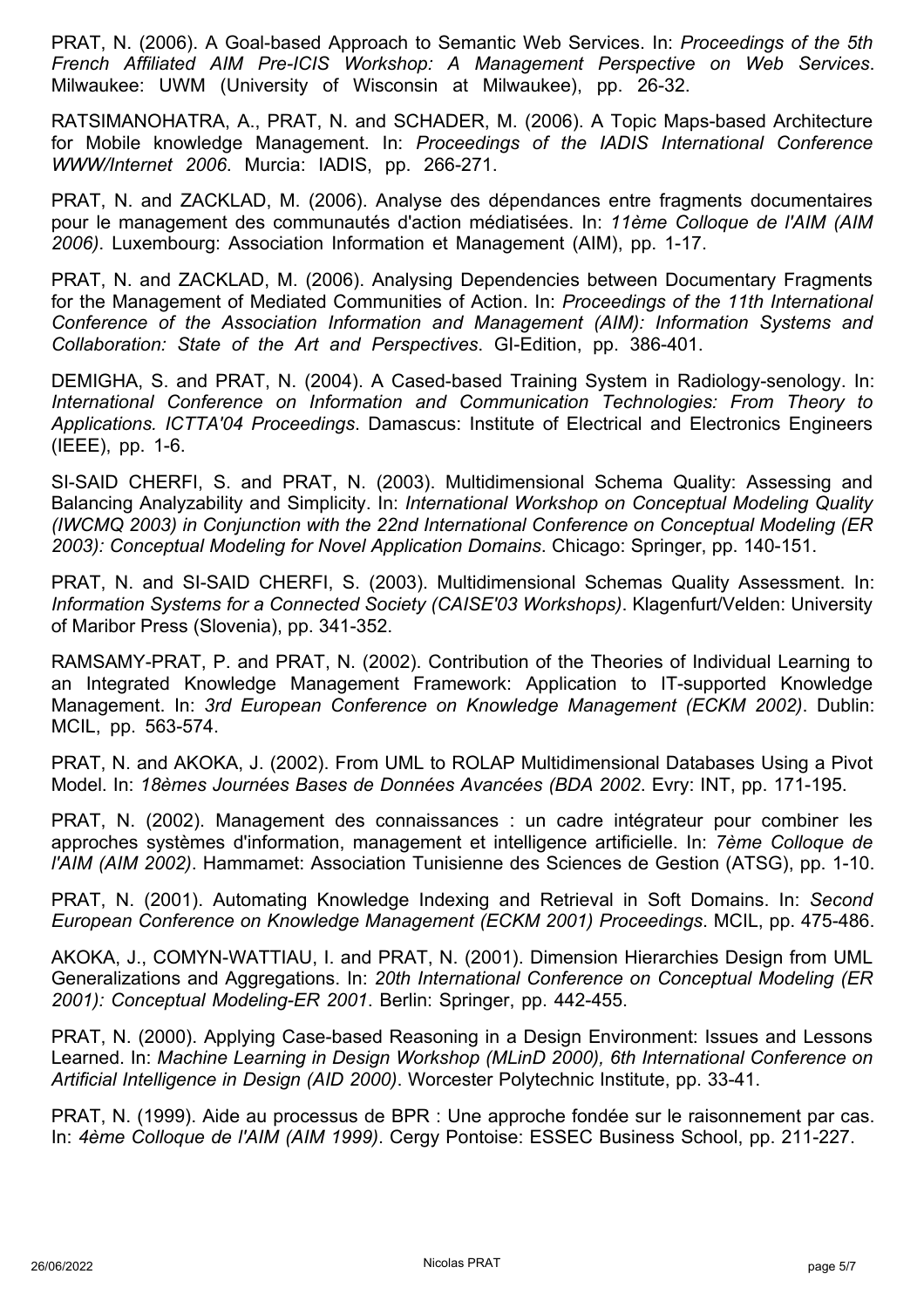PRAT, N. (1997). Goal formalisation and classification for requirements engineering. In: *Proc. of the 3rd International Workshop on Requirements Engineering : Foundations of Software Quality (REFSQ'97)*. Barcelona: Presses universitaires Namur.

AKOKA, J., COMYN-WATTIAU, I. and PRAT, N. (1993). INFAUDITOR : An Expert System for Information Systems Auditing. In: *Artificial Intelligence Technology Applications and Management (ICC 1993)*. McGraw-Hill, pp. 402-409.

# **Working Papers**

PRAT, N., COMYN-WATTIAU, I. and AKOKA, J. (2009). *Combining Objects with Rules to Represent Aggregation Knowledge in Data Warehouse and OLAP Systems*. DR-09014, ESSEC Business School.

AKOKA, J., COMYN-WATTIAU, I. and PRAT, N. (2001). *From UML to ROLAP Multidimensional Databases Using a Pivot Model*. DR-01021, ESSEC Business School.

PRAT, N. (1996). *Using machine learning techniques to improve information systems development methods*.

## **Press**

PRAT, N. (2018). Fonctionnement, transactions, enjeux: tout ce qu'il faut savoir sur la blockchain, vidéo ESSEC-Challenges. *Challenges*.

PRAT, N. (2018). Intelligence artificielle : 3 raisons de vous y intéresser. *Courrier Cadres*.

PRAT, N. (2018). Aprovechar la revolución de la IA en la analítica de datos. *Mundo Empresarial*.

# **OTHER RESEARCH ACTIVITIES**

#### **Editorial Board Membership**

Since 2013 Journal of Database Management

#### **Organisation of a conference**

2008 Local arrangements chair, 18th Workshop on Information Technologies and Systems (WITS 2008), Paris, France

#### **PhD Supervision**

2005 S. Demigha (Université Paris 1 Panthéon-Sorbonne), Thesis co-director

#### **Other research activities**

- Member of Program Committees International Workshop on Quality of Information Systems (QoIS2005) in conjunction with the 24th International Conference on Conceptual Modeling (ER2005), Klagenfurt,, Austria 2005
- 3rd Colloquium Pre-ICIS of the AIM (Association Information et Management), Washington D.C, United States of America 2004
- 2004 Member of Program Committees, 9th colloquium of the AIM, INT, Evry,, France
- Member of the Program Committee: Decision Systems Engineering Workshop (DSE'03) in conjunction with the 15th Conference on Advanced Information Systems Engineering (CAiSE'03), Klagenfurt/Velden, Austria 2003
- Member of the Program Committee, 1st Colloquium Pre-ICIS de l'AIM, Barcelone, Spain 2002